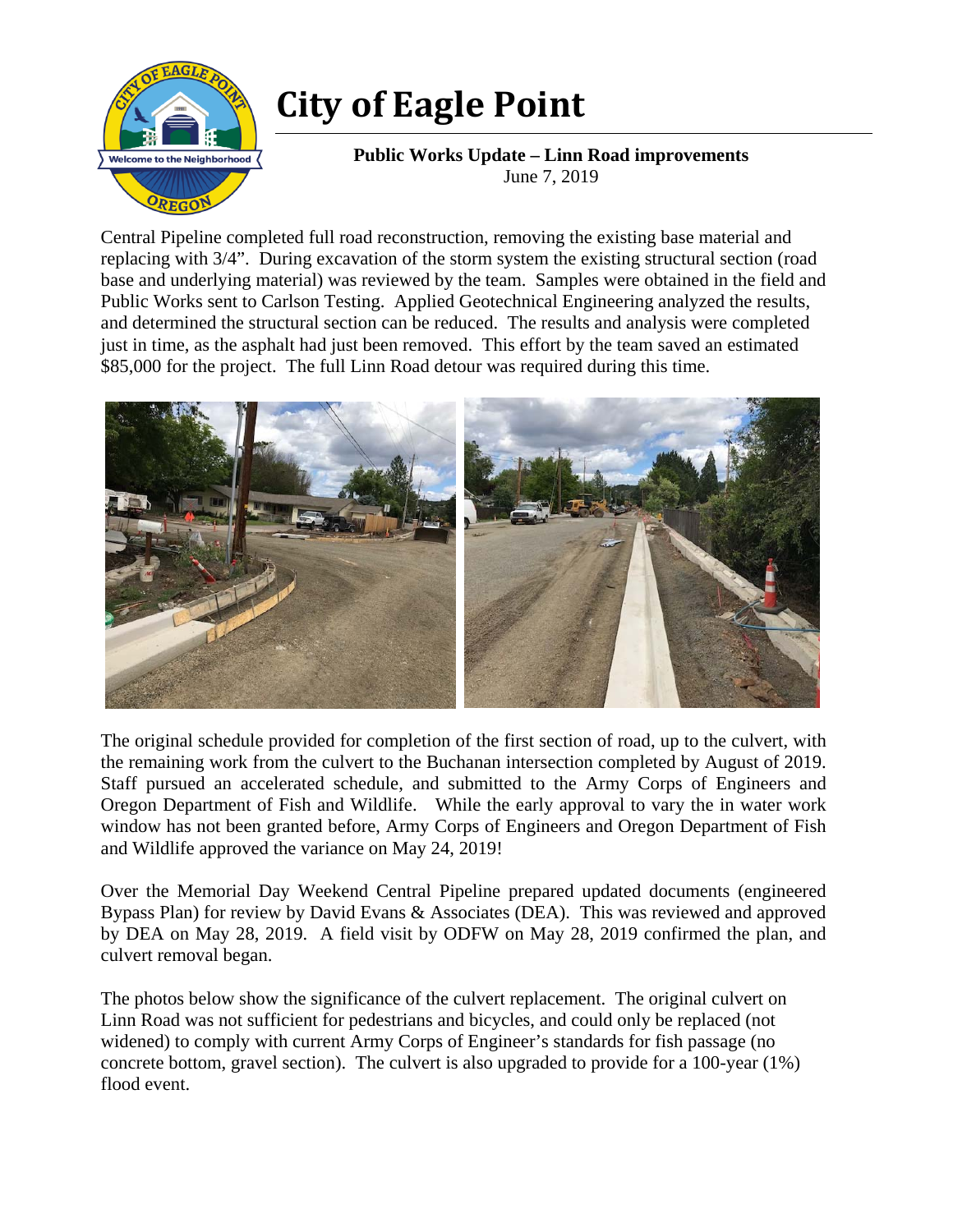Linn Road Update June 7, 2019 Page 2

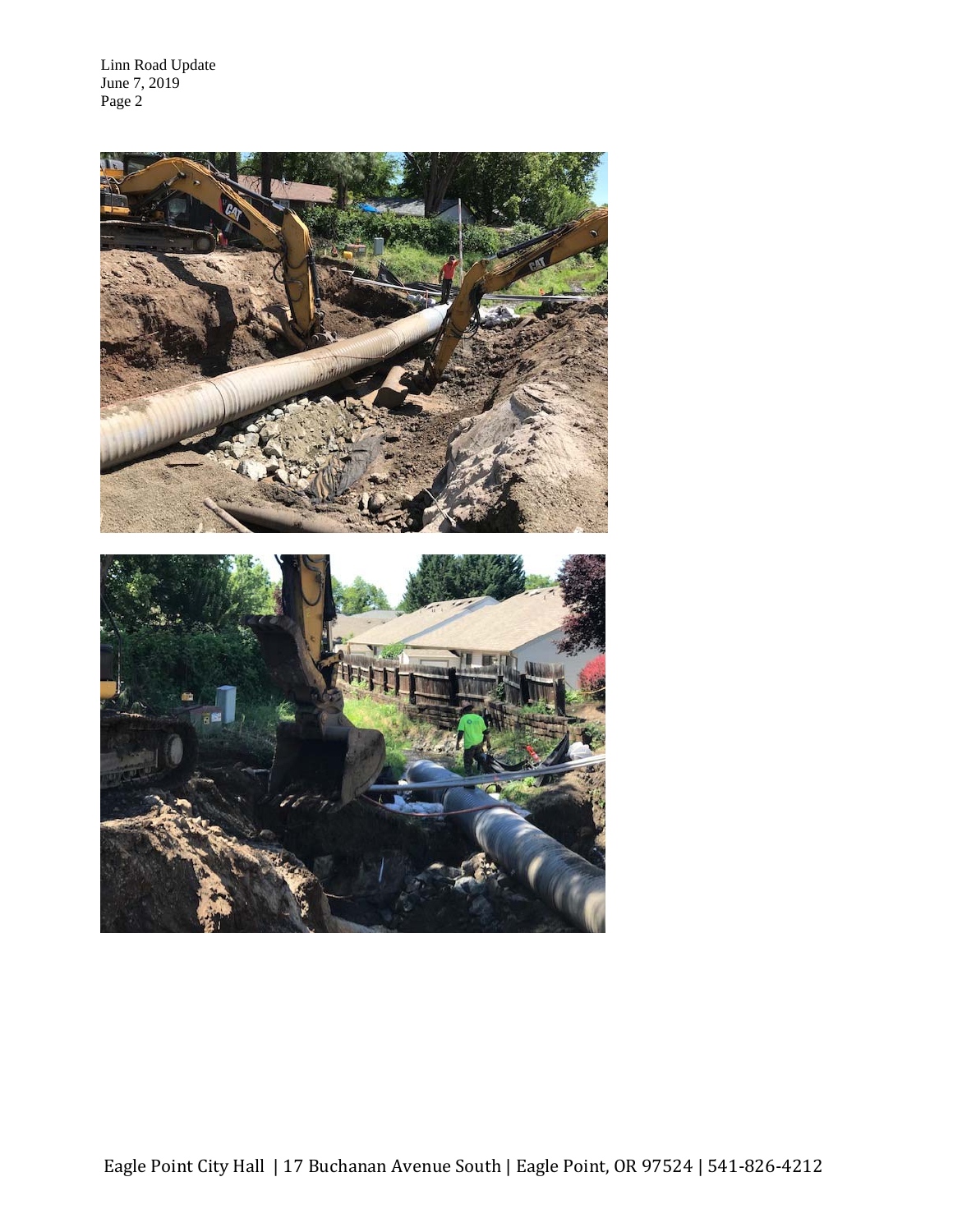Linn Road Update June 7, 2019 Page 2



- The irrigation bypass is the grey pipe through the site.
- The City's waterline is located on the left (background) running under the pipe.
- The RVSS sewer is attached to the manhole, under the bypass pipe.
- The conduit in the background are for undergrounded utilities and lights.



Pacific Power, Century Link and Hunter Communication completed utility undergrounding. The project team has contacted Charter Communications to complete their work, allowing the existing south utility poles will be removed. In the next two weeks the electrical hookup will be completed to residents on the south side of Linn Road by Central

Eagle Point City Hall | 17 Buchanan Avenue South | Eagle Point, OR 97524 | 541-826-4212